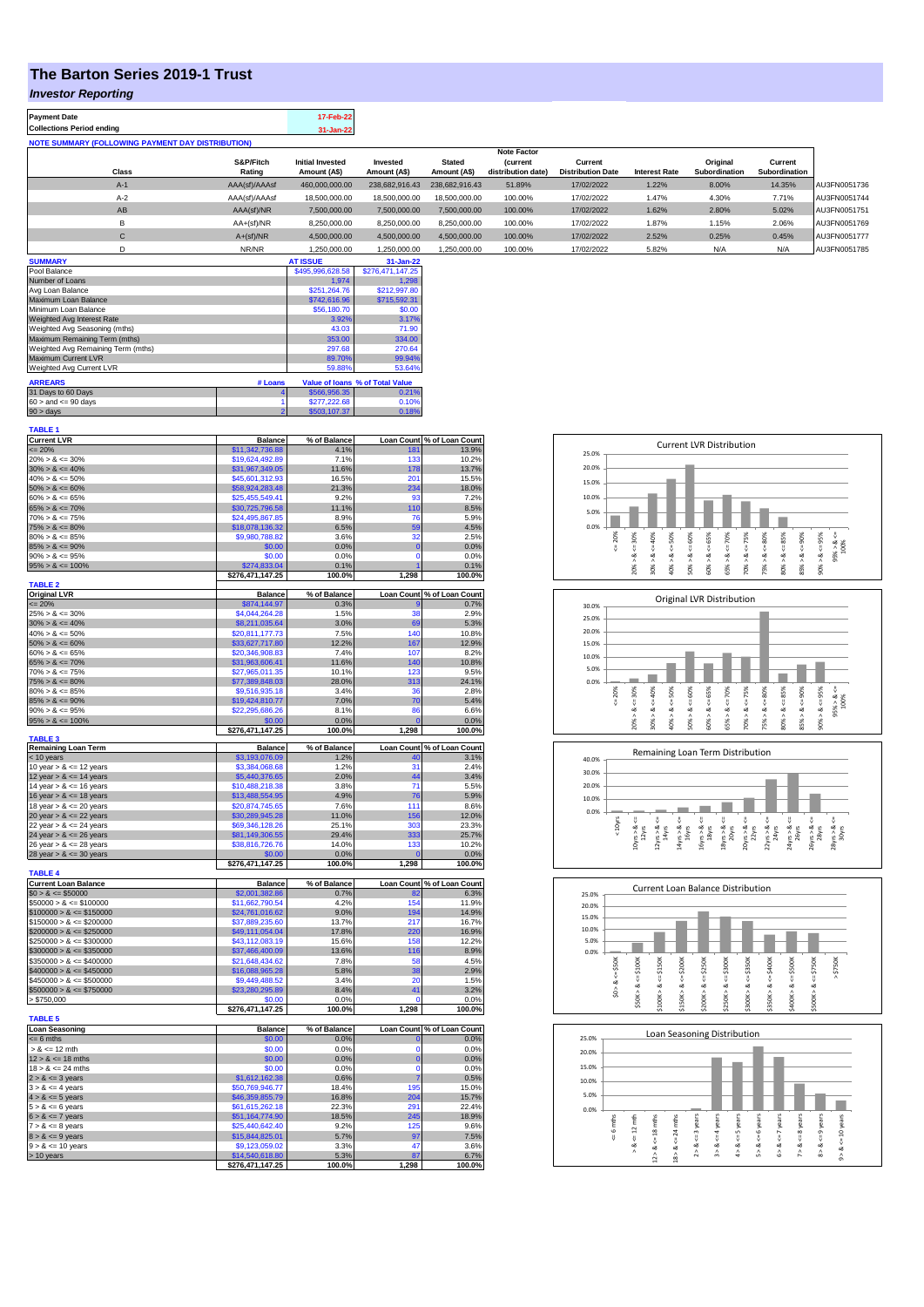## **The Barton Series 2019-1 Trust**

## *Investor Reporting*

| <b>Payment Date</b>                      |                                    | 17-Feb-22         |                   |                                                                                                                                                                                                                                                                             |
|------------------------------------------|------------------------------------|-------------------|-------------------|-----------------------------------------------------------------------------------------------------------------------------------------------------------------------------------------------------------------------------------------------------------------------------|
| <b>Collections Period ending</b>         |                                    | 31-Jan-22         |                   |                                                                                                                                                                                                                                                                             |
| TABLE <sub>6</sub>                       |                                    |                   |                   |                                                                                                                                                                                                                                                                             |
| Postcode Concentration (top 10 by value) | <b>Balance</b>                     | % of Balance      | <b>Loan Count</b> | % of Loan Count                                                                                                                                                                                                                                                             |
| 2615                                     | \$5,660,806.79                     | 2.0%              | 27                | 2.1%                                                                                                                                                                                                                                                                        |
| 2611                                     | \$5,407,794.66                     | 2.0%              | 17                | 1.3%                                                                                                                                                                                                                                                                        |
| 2914                                     | \$4,894,105.93                     | 1.8%              | 17                | 1.3%                                                                                                                                                                                                                                                                        |
| 5114                                     | \$4,509,226.19                     | 1.6%              | 23                | 1.8%                                                                                                                                                                                                                                                                        |
| 2620                                     | \$4,410,870.93                     | 1.6%              | 18                | 1.4%                                                                                                                                                                                                                                                                        |
| 5162                                     | \$4,222,452.90                     | 1.5%              | 26                | 2.0%                                                                                                                                                                                                                                                                        |
| 2617                                     | \$4,196,094.25                     | 1.5%              | 18                | 1.4%                                                                                                                                                                                                                                                                        |
| 5158                                     | \$3,507,684.01                     | 1.3%              | 19                | 1.5%                                                                                                                                                                                                                                                                        |
| 2905                                     | \$3,315,052.57                     | 1.2%<br>1.2%      | 15<br>15          | 1.2%                                                                                                                                                                                                                                                                        |
| 5169                                     | \$3,268,716.66                     |                   |                   | 1.2%                                                                                                                                                                                                                                                                        |
| <b>TABLE 7</b>                           |                                    |                   |                   |                                                                                                                                                                                                                                                                             |
| <b>Geographic Distribution</b>           | <b>Balance</b>                     | % of Balance      | <b>Loan Count</b> | % of Loan Count                                                                                                                                                                                                                                                             |
| <b>Australian Capital Territory</b>      | \$49,158,007.93                    | 17.8%             | 212               | 16.3%                                                                                                                                                                                                                                                                       |
| New South Wales                          | \$37,491,698.06                    | 13.6%             | 168               | 12.9%                                                                                                                                                                                                                                                                       |
| Northern Territory                       | \$981,000.59                       | 0.4%              | s                 | 0.2%                                                                                                                                                                                                                                                                        |
| Queensland                               | \$3,260,466.00                     | 1.2%              | 13                | 1.0%                                                                                                                                                                                                                                                                        |
| South Australia                          | \$121,394,195.04                   | 43.9%             | 649               | 50.0%                                                                                                                                                                                                                                                                       |
| Tasmania                                 | \$600.978.93                       | 0.2%              | з                 | 0.2%                                                                                                                                                                                                                                                                        |
| Victoria                                 | \$11,194,917.48                    | 4.0%              | 40                | 3.1%                                                                                                                                                                                                                                                                        |
| Western Australia                        | \$52,389,883.22                    | 18.9%             | 210               | 16.2%                                                                                                                                                                                                                                                                       |
| <b>TABLE 8</b>                           | \$276,471,147.25                   | 100.0%            | 1,298             | 100.0%                                                                                                                                                                                                                                                                      |
| Metro/Non-Metro/Inner-City               | <b>Balance</b>                     | % of Balance      | <b>Loan Count</b> | % of Loan Count                                                                                                                                                                                                                                                             |
| Metro                                    | \$218,755,953.87                   | 79.1%             | 1011              | 77.9%                                                                                                                                                                                                                                                                       |
| Non-metro                                | \$54,904,517.72                    | 19.9%             | 275               | 21.2%                                                                                                                                                                                                                                                                       |
| Inner city                               | \$2,810,675.66                     | 1.0%              | 12                | 0.9%                                                                                                                                                                                                                                                                        |
|                                          | \$276,471,147.25                   | 100.0%            | 1,298             | 100.0%                                                                                                                                                                                                                                                                      |
| <b>TABLE 9</b>                           |                                    |                   |                   |                                                                                                                                                                                                                                                                             |
| <b>Property Type</b>                     | <b>Balance</b>                     | % of Balance      |                   | Loan Count % of Loan Count                                                                                                                                                                                                                                                  |
| <b>Residential House</b>                 | 252,542,911.33                     | 91.3%             | 1174              | 90.4%                                                                                                                                                                                                                                                                       |
| <b>Residential Unit</b>                  | \$21,328,360.96                    | 7.7%              | 111               | 8.6%                                                                                                                                                                                                                                                                        |
| Rural                                    | \$0.00                             | 0.0%              | $\Omega$          | 0.0%                                                                                                                                                                                                                                                                        |
| Semi-Rural                               | \$0.00                             | 0.0%              | $\mathbf{0}$      | 0.0%                                                                                                                                                                                                                                                                        |
| <b>High Density</b>                      | \$2,599,874.96<br>\$276,471,147.25 | 0.9%<br>100.0%    | 13<br>1,298       | 1.0%<br>100.0%                                                                                                                                                                                                                                                              |
| TABLE 10                                 |                                    |                   |                   |                                                                                                                                                                                                                                                                             |
| <b>Occupancy Type</b>                    | <b>Balance</b>                     | % of Balance      |                   | Loan Count % of Loan Count                                                                                                                                                                                                                                                  |
| Owner Occupied                           | \$246,188,107.75                   | 89.0%             | 1138              | 87.7%                                                                                                                                                                                                                                                                       |
| Investment                               | \$30,283,039,50                    | 11.0%             | 160               | 12.3%                                                                                                                                                                                                                                                                       |
|                                          |                                    |                   |                   |                                                                                                                                                                                                                                                                             |
|                                          | \$276,471,147.25                   | 100.0%            | 1,298             |                                                                                                                                                                                                                                                                             |
| <b>TABLE 11</b>                          |                                    |                   |                   |                                                                                                                                                                                                                                                                             |
| <b>Employment Type Distribution</b>      | <b>Balance</b>                     | % of Balance      |                   |                                                                                                                                                                                                                                                                             |
| Contractor                               | \$3,528,836.83                     | 1.3%              | 15                |                                                                                                                                                                                                                                                                             |
| Pay-as-you-earn employee (casual)        | \$10,188,454.91                    | 3.7%              | 53                |                                                                                                                                                                                                                                                                             |
| Pay-as-you-earn employee (full time)     | \$200,123,343.25                   | 72.4%             | 913               |                                                                                                                                                                                                                                                                             |
| Pay-as-you-earn employee (part time)     | \$25,778,282.77                    | 9.3%              | 130               |                                                                                                                                                                                                                                                                             |
| Self employed                            | \$21,859,016.20                    | 7.9%              | 95                |                                                                                                                                                                                                                                                                             |
| No data                                  | \$14,993,213.29                    | 5.4%              | 92                |                                                                                                                                                                                                                                                                             |
| Director                                 | \$0.00                             | 0.0%              |                   |                                                                                                                                                                                                                                                                             |
| TABLE 12                                 | \$276,471,147.25                   | 100.0%            | 1,298             |                                                                                                                                                                                                                                                                             |
|                                          | <b>Balance</b>                     | % of Balance      | Loan Count        |                                                                                                                                                                                                                                                                             |
| <b>LMI Provider</b><br>QBE               | \$257,645,451.04                   | 93.2%             | 1224              |                                                                                                                                                                                                                                                                             |
| Genworth                                 | \$18,825,696.21                    | 6.8%              | 74                |                                                                                                                                                                                                                                                                             |
|                                          | \$276,471,147.25                   | 100.0%            | 1,298             |                                                                                                                                                                                                                                                                             |
| TABLE 13                                 |                                    |                   |                   |                                                                                                                                                                                                                                                                             |
| <b>Arrears</b>                           | <b>Balance</b>                     | % of Balance      | <b>Loan Count</b> |                                                                                                                                                                                                                                                                             |
| <= 0 days                                | \$270,952,700.55                   | 98.0%             | 1274              |                                                                                                                                                                                                                                                                             |
| $0 >$ and $\leq$ 30 days                 | \$4,171,160.30                     | 1.5%              | 17                |                                                                                                                                                                                                                                                                             |
| $30$ > and <= 60 days                    | \$566,956.35                       | 0.2%              | $\overline{4}$    |                                                                                                                                                                                                                                                                             |
| $60 >$ and $\leq 90$ days                | 277,222.68                         | 0.1%              | 1                 |                                                                                                                                                                                                                                                                             |
| 90 > days                                | \$503,107.37                       | 0.2%              |                   |                                                                                                                                                                                                                                                                             |
| <b>TABLE 14</b>                          | \$276,471,147.25                   | 100.0%            | 1,298             |                                                                                                                                                                                                                                                                             |
| <b>Interest Rate Type</b>                | <b>Balance</b>                     | % of Balance      | <b>Loan Count</b> |                                                                                                                                                                                                                                                                             |
| Variable                                 | \$204,716,010.12                   | 74.0%             | 988               |                                                                                                                                                                                                                                                                             |
| Fixed                                    | \$71,755,137.13                    | 26.0%             | 310               |                                                                                                                                                                                                                                                                             |
|                                          | \$276,471,147.25                   | 100.0%            | 1.298             |                                                                                                                                                                                                                                                                             |
| <b>TABLE 15</b>                          |                                    |                   |                   |                                                                                                                                                                                                                                                                             |
| <b>Weighted Ave Interest Rate</b>        | <b>Balance</b>                     | <b>Loan Count</b> |                   |                                                                                                                                                                                                                                                                             |
| <b>Fixed Interest Rate</b>               | 2.81%                              | 310               |                   |                                                                                                                                                                                                                                                                             |
|                                          |                                    |                   |                   |                                                                                                                                                                                                                                                                             |
| <b>TABLE 16</b>                          |                                    |                   |                   |                                                                                                                                                                                                                                                                             |
| COVID-19 Impacted Loan                   | Impacted (#)                       | Impacted (%)      | Impacted (\$)     |                                                                                                                                                                                                                                                                             |
|                                          |                                    | 0.00%             |                   | 100.0%<br>Loan Count % of Loan Count<br>1.2%<br>4.1%<br>70.3%<br>10.0%<br>7.3%<br>7.1%<br>0.0%<br>100.0%<br>% of Loan Count<br>94.3%<br>5.7%<br>100.0%<br>% of Loan Count<br>98.2%<br>1.3%<br>0.3%<br>0.1%<br>0.2%<br>100.0%<br>% of Loan Count<br>76.1%<br>23.9%<br>100.0% |
| <b>TABLE 17</b>                          |                                    |                   |                   |                                                                                                                                                                                                                                                                             |

| Foreclosure, Claims and Losses (cumulative) | <b>Balance</b> | <b>Loan Count</b> |
|---------------------------------------------|----------------|-------------------|
| Properties foreclosed                       | \$503.107.37   |                   |
| Claims submitted to mortgage insurers       | \$0.00         |                   |
| Claims paid by mortgage insurers            | \$0.00         |                   |
| loss covered by excess spread               | \$0.00         |                   |
| Amount charged off                          | \$0.00         |                   |

Please note: Stratified data excludes loans where the collateral has been sold and there is an LMI claim pending.